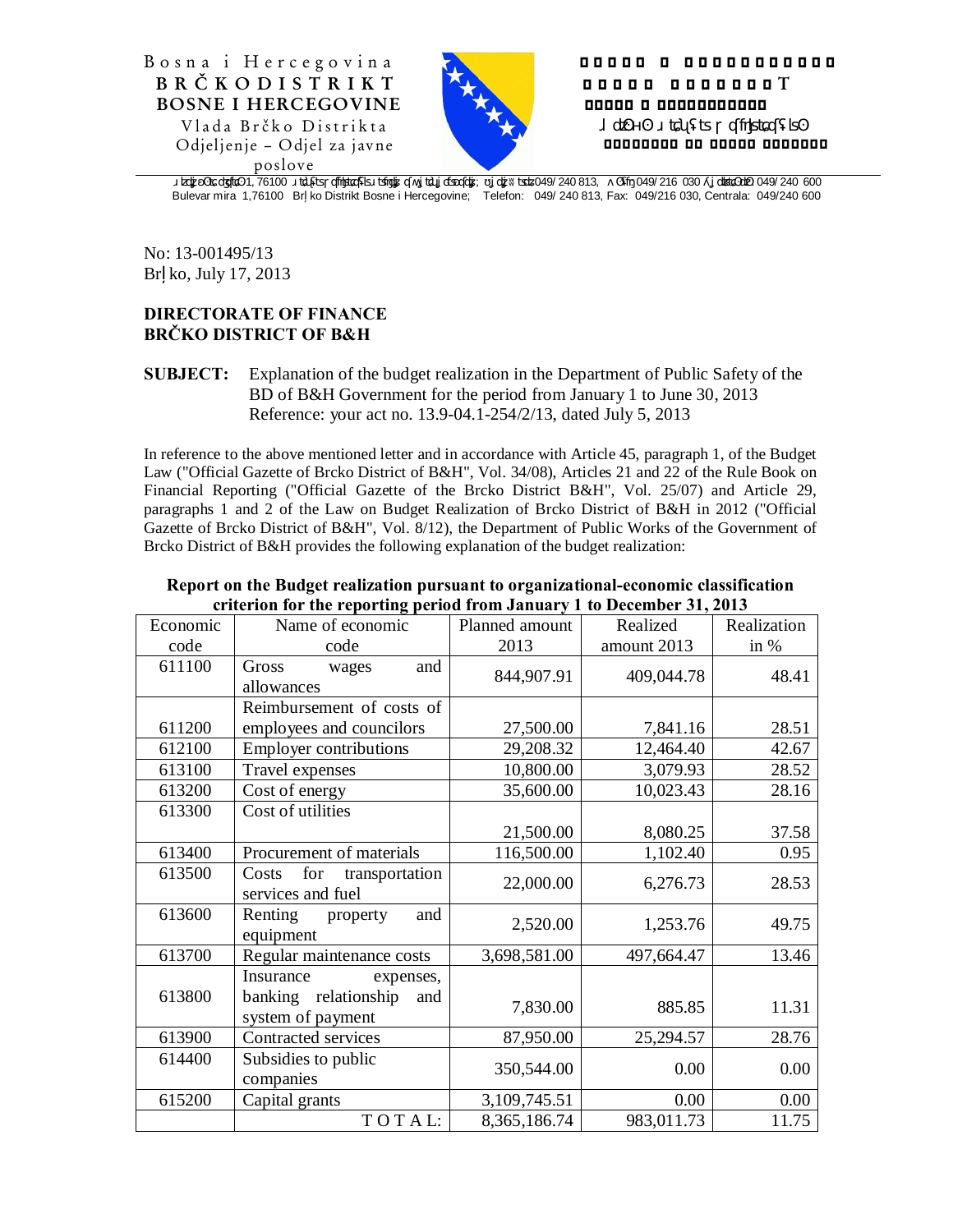Explanation:

| 611100 - Gross wages and allowances                                                                                          |
|------------------------------------------------------------------------------------------------------------------------------|
| The amount of funds for gross wages and allowances was achieved with 48.41% of realization<br>in the first half of the year. |
| 611200 - Reimbursement of costs of employees and councilors                                                                  |
| In the first half of the year a one-time financial assistance in the amount of $3,215.00$                                    |
| was paid off in case of death of an immediate family member and death of an                                                  |
| employee. The amount of 4,626.16 KM refers to the payment of wages of the snow                                               |
| removal team members during the winter 2012/2013.                                                                            |
| 612100 - Employer contributions                                                                                              |
| The percentage of realization of the planned amount of employer contributions in the                                         |
| first quarter was 42.67%.                                                                                                    |
| 613100 - Travel expenses                                                                                                     |
| Realized amount of 3,079.93 KM refers to:                                                                                    |
| Subsistence costs in the country in the amount of 300.00 KM and use of official means                                        |
| of transportation in the country in the amount of 38.50 KM.                                                                  |
|                                                                                                                              |
| Use of official means of transportation for travels abroad í í í í  303.61 KM                                                |
| The cost of accommodation for business trips abroad  469.40 KM                                                               |
|                                                                                                                              |
|                                                                                                                              |
| $613200$ - Cost of energy                                                                                                    |
| Realized amount of 10,023.43<br>refers to the expenses for electricity.                                                      |
| 613300 - Cost of utilities                                                                                                   |
| Realized amount of 8,080.25 KM refers to the following:                                                                      |
|                                                                                                                              |
| Acquisition of telephone and postal services, internet í í í í  6,254.54 KM                                                  |
|                                                                                                                              |
| 613400 - Procurement of materials                                                                                            |
| Realized amount of 1,102.40 KM refers to:                                                                                    |
|                                                                                                                              |
| Inventory and other administrative supplies and cleaning supplies  435.50 KM                                                 |
| In this economic code a small percentage of realization was recorded because                                                 |
| conditions for placement of tiles with house numbers, names of streets and squares were                                      |
| not created, and for that activity 100,000.00 KM was approved in 2013 (the activity to                                       |
| be realized in the second half of the year). In case of joint procurement of office                                          |
| supplies the percentage of execution will be significantly higher in the third quarter.                                      |
| 613500 - Costs for transportation services and fuel                                                                          |
| Realized amount of 6,276.73 KM refers to the following:                                                                      |
|                                                                                                                              |
|                                                                                                                              |
|                                                                                                                              |
| 613600 - Renting property and equipment                                                                                      |
| Realized amount of 1,253.76 KM refers to the payment of rent for the PC "Luka Br koo                                         |
| for the use of office space by the Port Authority of Br ko District of B&H pursuant to<br>the 2013 Lease Agreement.          |
| 613700 - Regular maintenance costs                                                                                           |
| Realized amount of 497,664.47 KM refers to the following:                                                                    |
|                                                                                                                              |
|                                                                                                                              |
| Repair and maintenance of roads in the amount of 387,308.31 KM refers to:                                                    |
| Maintenance of patency of roads during winter in the amount of 257,521.43 KM and                                             |
| maintenance of roads in the Brcko District of B&H until May 31, 2013 in the amount of                                        |
| 129,786.88 KM.                                                                                                               |